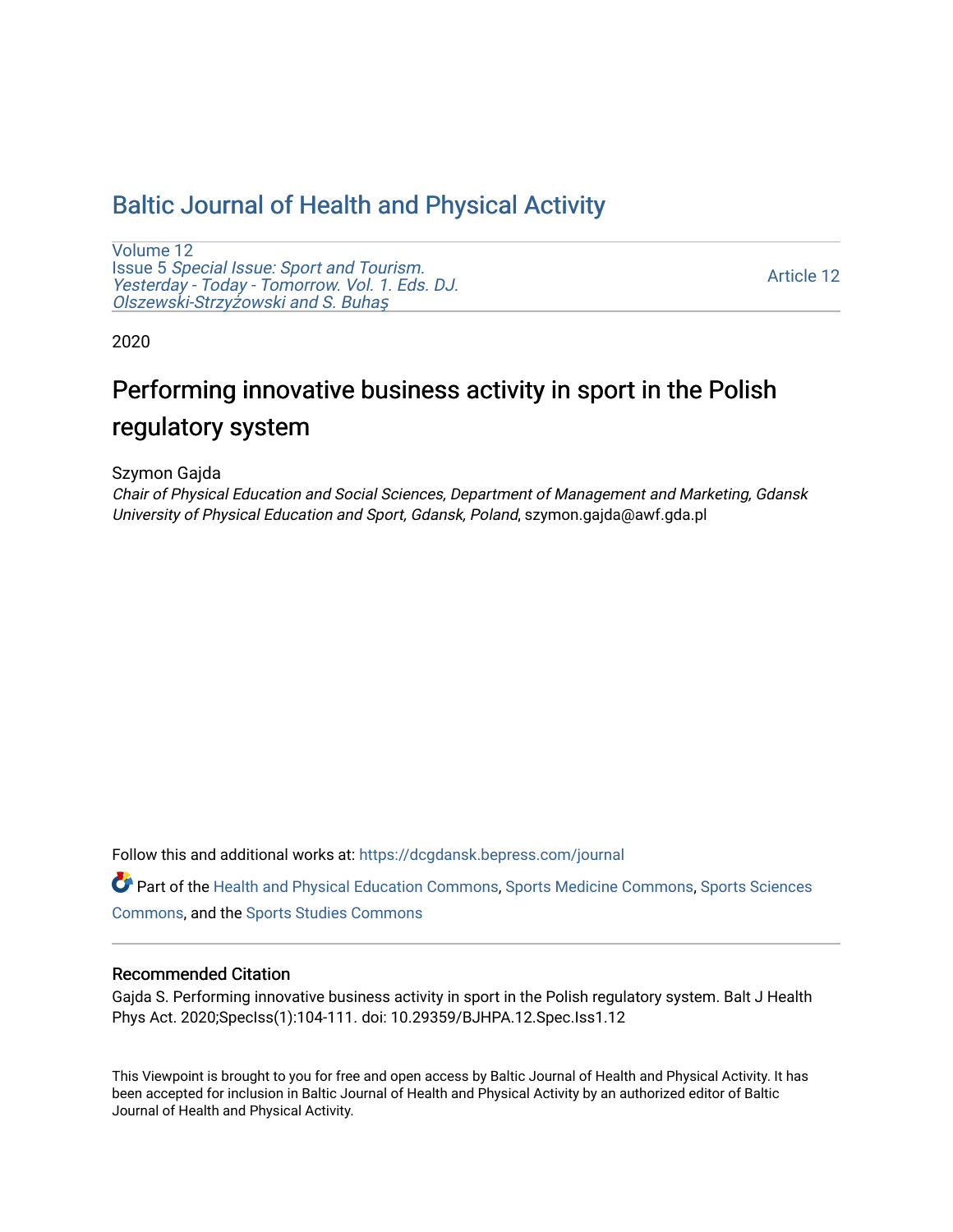**doi: 10.29359/BJHPA.12.Spec.Iss1.12**

## **Performing innovative business activity in sport in the Polish regulatory system**

#### **Szymon Gajda**

Chair of Physical Education and Social Sciences, Department of Management and Marketing, Gdansk University of Physical Education and Sport, Gdansk, Poland

#### **abstract**

Innovation is widely recognized as necessary feature of progress in various areas of economy. It has also been supported by the EU and its Member States, including Poland. However, in the sport industry it has been visibly less exploited so far to achieve a market value. Literature quoted, hard and soft law documents legal analysis was performed. Although there are many existing examples of innovation provided by sport entrepreneurs, the regulatory system, by unclear regulations related to the most profitable kinds of innovation in sport, does not provide them equal stimulus as in other trade sectors. This study shows lack of sufficient regulatory support to innovation in sport commercial activity in Poland.

**Key words:** start-up, innovation in sport, commercial activity in sport.

#### **article details**

|                              | Article statistics: Word count: 3,763; Tables: 0; Figures: 0; References: 9                                                                                                                                                                                                                                                                                                                                                                                                                                                                                                                                                                                                                                                                                                                                                                                   |
|------------------------------|---------------------------------------------------------------------------------------------------------------------------------------------------------------------------------------------------------------------------------------------------------------------------------------------------------------------------------------------------------------------------------------------------------------------------------------------------------------------------------------------------------------------------------------------------------------------------------------------------------------------------------------------------------------------------------------------------------------------------------------------------------------------------------------------------------------------------------------------------------------|
|                              | Received: June 2020; Accepted: August 2020; Published: November 2020                                                                                                                                                                                                                                                                                                                                                                                                                                                                                                                                                                                                                                                                                                                                                                                          |
| <b>Full-text PDF:</b>        | http://www.balticsportscience.com                                                                                                                                                                                                                                                                                                                                                                                                                                                                                                                                                                                                                                                                                                                                                                                                                             |
|                              | <b>Copyright</b> © Gdansk University of Physical Education and Sport, Poland                                                                                                                                                                                                                                                                                                                                                                                                                                                                                                                                                                                                                                                                                                                                                                                  |
| Indexation:                  | Celdes, Clarivate Analytics Emerging Sources Citation Index (ESCI), CNKI Scholar (China National Knowledge<br>Infrastructure), CNPIEC, De Gruyter - IBR (International Bibliography of Reviews of Scholarly Literature in<br>the Humanities and Social Sciences), De Gruyter - IBZ (International Bibliography of Periodical Literature<br>in the Humanities and Social Sciences), DOAJ, EBSCO - Central & Eastern European Academic Source, EBSCO<br>- SPORTDiscus, EBSCO Discovery Service, Google Scholar, Index Copernicus, J-Gate, Naviga (Softweco, Primo<br>Central (ExLibris), ProQuest - Family Health, ProQuest - Health & Medical Complete, ProQuest - Illustrata: Health<br>Sciences, ProQuest - Nursing & Allied Health Source, Summon (Serials Solutions/ProQuest, TDOne (TDNet), Ulrich's<br>Periodicals Directory/ulrichsweb, WorldCat (OCLC) |
| <b>Funding:</b>              | This research received no specific grant from any funding agency in the public, commercial, or not-for-profit sectors.                                                                                                                                                                                                                                                                                                                                                                                                                                                                                                                                                                                                                                                                                                                                        |
|                              | <b>Conflict of interests:</b> Author has declared that no competing interest exists.                                                                                                                                                                                                                                                                                                                                                                                                                                                                                                                                                                                                                                                                                                                                                                          |
| <b>Corresponding author:</b> | Szymon Gajda, Gdansk University of Physical Education and Sport, Gorskiego 1 Str. 80-331 Gdansk, Poland; e-mail:<br>szymon.gajda@awf.gda.pl                                                                                                                                                                                                                                                                                                                                                                                                                                                                                                                                                                                                                                                                                                                   |
| <b>Open Access License:</b>  | This is an open access article distributed under the terms of the Creative Commons Attribution-Non-Commercial-No-<br>Derivatives 4.0 International (https://creativecommons.org/licenses/by-nc-nd/4.0/), which permits use, distribution<br>and reproduction in any medium, provided the original work is properly cited, the use is non-commercial and is<br>otherwise in compliance with the license.                                                                                                                                                                                                                                                                                                                                                                                                                                                       |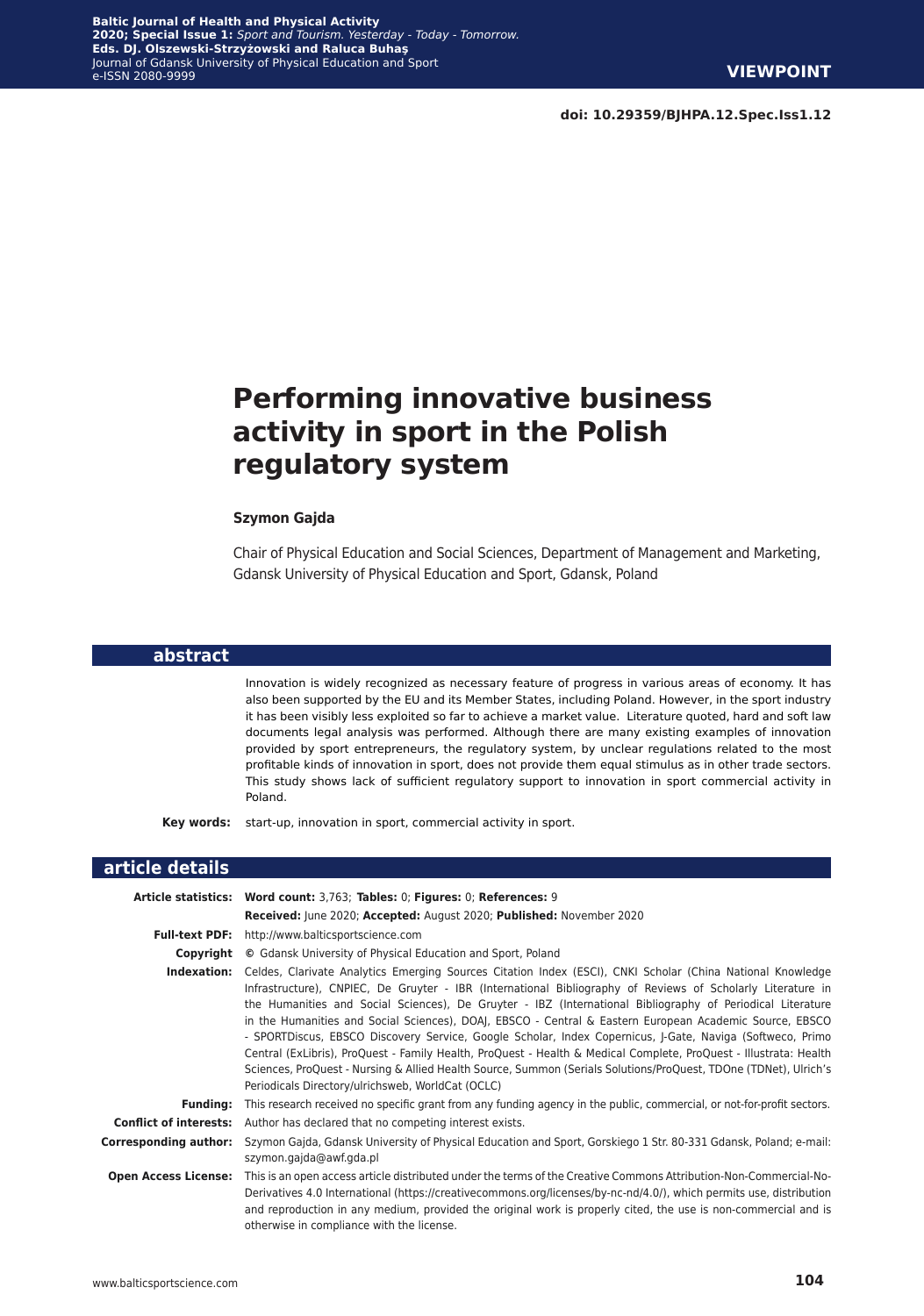## **introduction**

#### **Innovation and commencement of business activity**

Contemporary popularity of a start-up as a form of commencing business activity is largely due to the fact that man is a creature who is prone to daydreaming and can live his dreams for quite a long time. Powerful corporate organizations such as the American Amazon Group are known for their policy of acquisition of interesting start-ups and their successful development. A well-known example of such acquisition in Poland was Ivona, the company involved in production and marketing of Text to Speech virtual servers. Acquired enterprise has been transferred into R&D activity of Amazon in Gdańsk. Building new ventures in a mature economic environment is far more difficult, because of the extensive corporate management regulations and the extended decision-making process. However, an even more significant factor is the lack of ability to suppress human ardour at a low cost. In a large corporation, where employees' earnings are higher than those of small business employees, the incentive to take business risks is much less than for small businesses fuelled by their owners' dream fuel.

Despite the huge popularity of this phenomenon, its recognition in the cognitive frame is quite complicated. It is not easy to find features that clearly help distinguish a start-up from an ordinary enterprise, especially in the commercial and service industries, which include sports activities. Steve Blank and Bob Dorf define a start-up as a temporary organization that looks for a scalable, repetitive and profitable business [1: 34]. The authors of the book, popular in the United States, support the Model Customer Development method, claiming that products created by company founders, who contact their clients as soon as possible, are more successful. On the other hand, enterprises related to products transferred to organizations responsible for sales and marketing, which are only slightly involved in development works, more likely end in disaster [1]. In their opinion, the combination of the customer development model and agile project management methodology increases the chances of success for a new product and a new company, while reducing the need for capital, eliminating the waste of time, energy and effort [1].

Diferentia specifica in the definition of a start-up is therefore conducting an economic experiment in conditions of high risk and an unstable market. One could even say in some cases - in the conditions of market creation. The last refer to the situation when a completely new product is created. An experiment is both the subject of such activity and the activity itself, in particular the way it is conducted. Therefore, we are dealing with a phenomenon located on the limit between science and entrepreneurship. Therefore, innovation should be broadly understood as the fundamental feature of a start-up, which in the regulatory environment acts as a conceptual link between the area of science and the area of entrepreneurship.

It should be noted that, although innovation is a necessary feature of a start-up, innovation itself could be successfully used by other types of enterprises. The need to implement new, original solutions may result from the desire to explore the market or the need to search for other markets. Such situations most often accompany economic and social crises, which force people to take on new challenges. The current times of crisis are therefore the best moment to remember the need to experiment and search for innovative solutions.

It will be shown further of several examples that innovation might be regarded as an important enhancement of commercial activity also in sport. However, there are some limits to sport innovative activity, which are more clearly visible than in other areas of commerce. One of them - related to the regulatory environment will be discussed in this paper.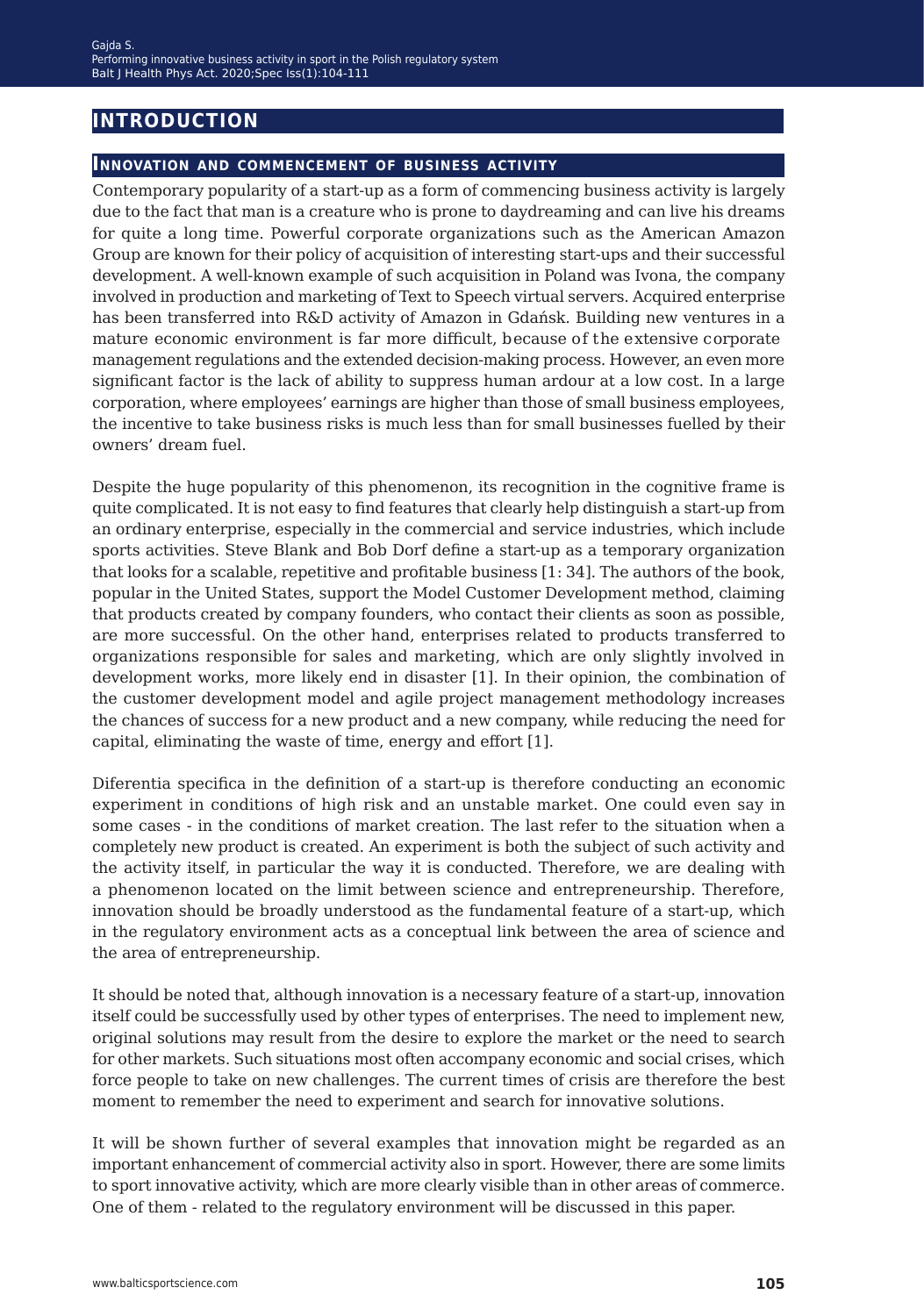#### **The concept of innovation**

While understanding the start-up in social sciences, including legal doctrine and normative acts, is not widely recognized, the concept of innovation has a fairly broad theoretical and legal foundation. The reason for this is, above all, noticed quite a long time ago, by various public structures, the need to provide funds to entities interested in conducting research and development activities focused not only on profit, but also on some scientific and technological progress. Today, the most significant expression of this tendency was to make innovation the key theme of the European Union's 2020 strategy [2].

Adoption of innovation is, therefore, crucial for defining the phenomenon of start-up, not only for theoretical reasons consisting in proximity to the concept of experimentation, but also can be considered necessary for practical reasons, due to the fact that it is a lock pick that opens the way to obtaining different type of public funds.

Acquiring appropriate financial resources is, in turn, crucial for the possibility of establishing and developing a new company. It is worth noting that the opportunities offered by the public sector are not limited to increasing revenues, by raising funds for operations, but also relate to cost savings, mainly due to lowering public levies.

### **the concept of innovation in the regulatory environment in poland**

The importance of innovation and its support can be demonstrated by the fact that the Polish legislator mentions it in over a thousand legal acts. At the same time, since 2008 the Polish law has a definition of innovation regulated in the Act on certain forms of supporting innovative activity [3]. The existing legal definition, although it is a phenomenon of a legal language, is rarely used in the jurisprudence of tax authorities or in the application of state aid law. It is worth quoting its sound because it can pose many problems. Although the concept of innovation is most often understood functionally, taking into account the principles in force in a given legal system and the purpose of a particular regulation, literal interpretation is still of paramount importance in the Polish legal system. Against the background of the statutory definition in the context of other sources of understanding this concept, it is also clear that innovation can be understood narrowly or broadly in both the subject and subject plane.

In the above-mentioned Act, it was defined as an activity consisting in the development of a new technology and launching the production of new or significantly improved goods, processes or services on its basis. Undoubtedly, this is a very general definition, and considering its application for the purpose of obtaining various types of public benefits, the lack of detailed analysis may cause significant risk for the potential beneficiary. The basic premise for recognizing activities as innovative is the novelty element related to the phenomenon of technology, i.e. the method of conducting the production process. It should be noted that the modern understanding of technology in various areas of life is rather broad, due to the dynamics of economic phenomena. Therefore, most often technology is not treated narrowly as a field of technology leading to the production of goods, but also as a system of knowledge, techniques, qualifications, expert knowledge and organization, used to produce, sell, and use goods and services that meet economic and social demand [4]. The above understanding of technology corresponds to the intention of the legislator, who, defining it partly idem per idem, refers to the results of development works or the results of application research, defined in the Act on higher education [5], which all the above-mentioned elements include. It can be said with certainty that neither the novelty element nor the technology reference are detailed enough to draw up a road map for the entrepreneur who would like to benefit from the title of innovative activity. An additional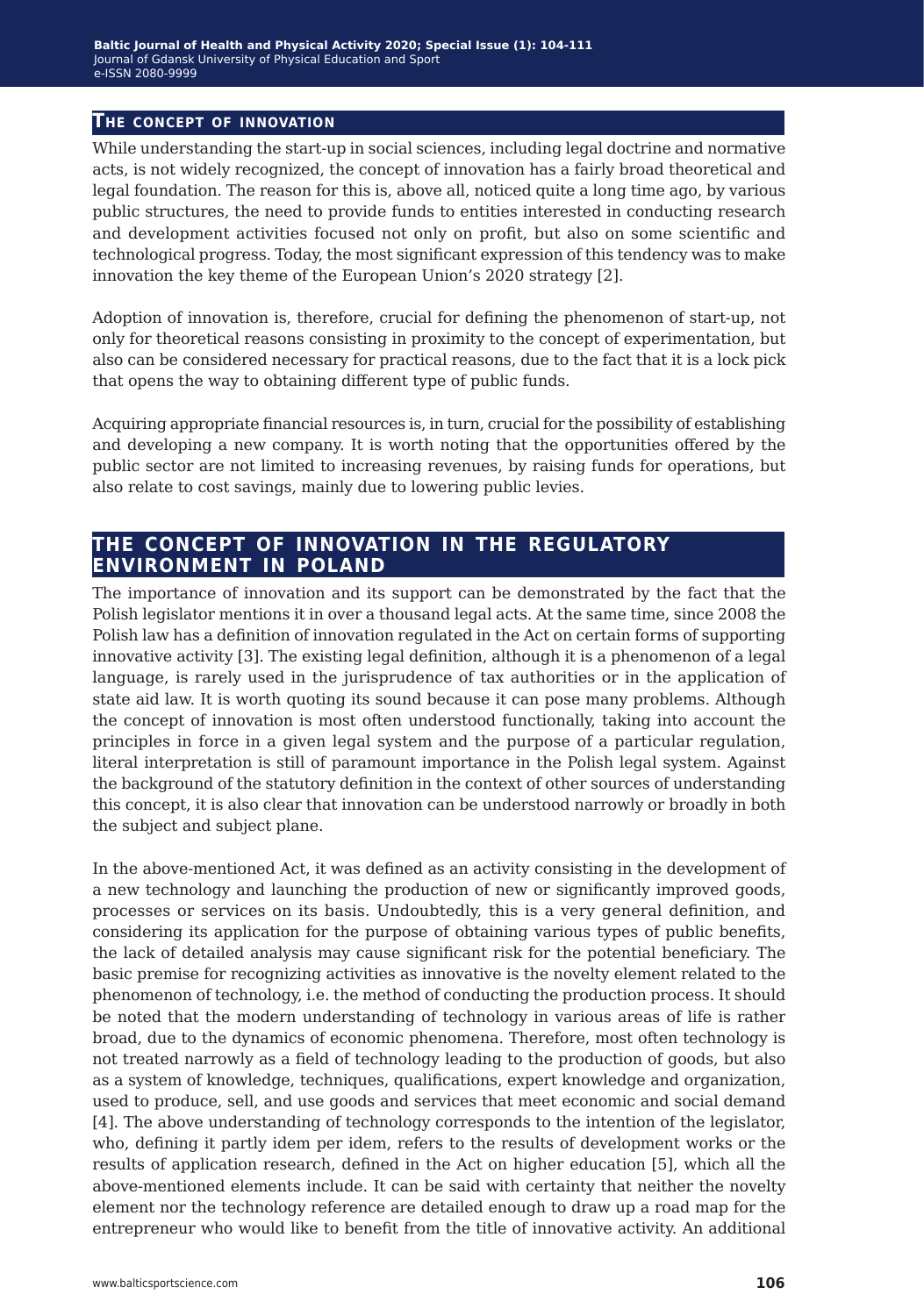complication may be the use by the legislator of the terms "development" and "starting [...] production". While the first of them can be identified as a typical activity in the area of research and development, "launching" is a very vague wording and not entirely consistent with business processes. It refers more to setting the production chain in a physical sense than to setting the market in terms of marketing. The importance of starting production is complicated in the case of services. While in the case of goods it could be narrowed down to the physical start of production, in the case of services it is rarely possible to distinguish such an activity. Undoubtedly, the goal of supporting innovative activity is generally understood as economic development; therefore, innovative activity should refer not only to the stage of creating an innovative product or service, but undoubtedly also to bringing it to the market, which in turn is associated with technological novelty in the area of processes, organization and marketing.

The development of the third edition of the so-called Oslo Manual, prepared under the joint aegis of the OECD and the European Commission (Eurostat), was the result of a three-year cooperation with the OECD Working Party of National Experts on Science and Technology Indicators (NESTI) and the Working Group Eurostat for Statistics on Science, Technology and Innovation (WPSTI), as well as a number of external experts. Using the Oslo Manual is justified, among others, by the fact that the majority of provisions on public and legal benefits for innovative projects derive from European regulations. An example would be the provisions on so called IP Box tax benefits, which do not significantly reflect the international consensus expressed by the OECD in the BEPS Action Plan [6]. According to the authors of the above study, innovative activity includes all scientific, technical, organizational, financial and commercial activities that actually lead or are intended to lead to the implementation [7] of a new or significantly improved product understood as a product or service. This also applies to the process as well as the new marketing method or new organizational method in business practice, as well as the organization of the workplace or relations with the environment [7].

It should be noted that the above definition of the Polish Act on certain forms of supporting innovative activity is literally narrower, as it does not include innovations that include new marketing methods. The Polish legislator explicitly mentions, "launching [...] production" of a product or service, while marketing activities are activities accompanying the launch of a product or service on the market, so it is difficult to link them directly the production. A particularly cautious approach should therefore be taken for this type of innovation. The authors of the Oslo Manual indicate in their study that innovation can be understood narrowly as activities directly related to product research and development, and more broadly. They emphasize that innovations cover a number of activities that do not fall within the scope of research and development activities, such as late stages of development activities for the needs of the pre-production phase, production and distribution, as well as development works with a lower degree of novelty, supporting works such as training and market preparation, as well as development and implementation activities related to innovation, such as new marketing methods or new organizational methods that are not included in product or process innovation [7].

An unquestionable advantage of the approach presented in the Oslo Manual is a clear specification of the goal of innovative activity, which is implementation of innovative solutions. Its existence can be recognized when a new product is introduced to the market. New processes, marketing methods or organizational methods are implemented when they are actually used in the company's operations [7]. In relation to the definition from the Polish act, the centre of gravity is clearly shifting from pursuit of implementation to achieving the economic goal. Simply starting production can only mean building the company's warehouse resources and ultimately fail to bring the expected effect of generating value added.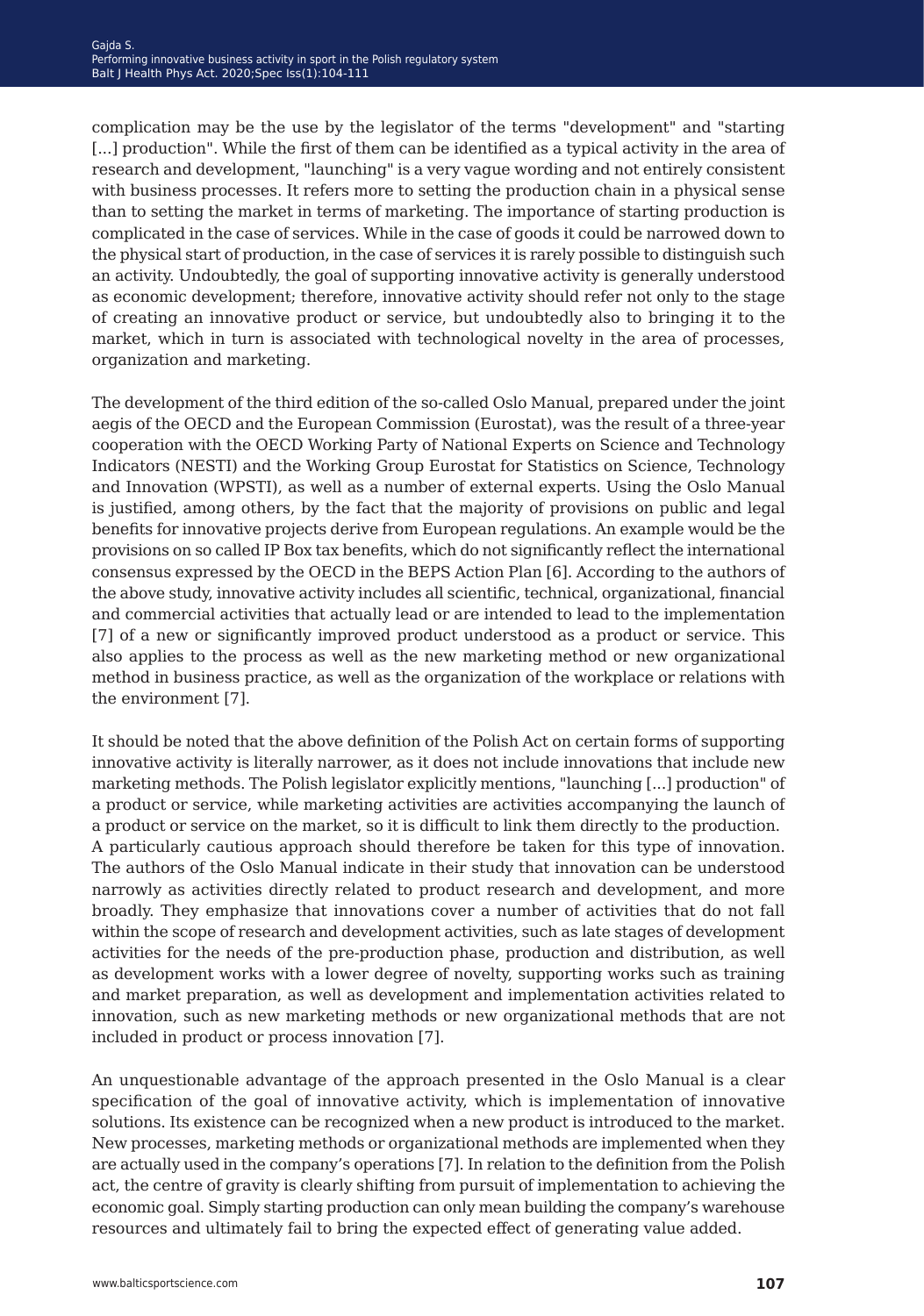The difference in statutory definition and Oslo Manual regulation constitutes a potential risk generator, in particular for all kind of social innovations, which may be developed in sport as commercial activity. It may be a limit of access to public financial resources, in example state aid, and tax benefits, which depends on recognition of activity as innovative.

## **types of innovative activities**

Undoubtedly, it is also worth paying attention to the very clear classification of innovative activities adopted in consequence of the definition discussed above in the Oslo Manual. It develops and complements the broad definition of innovation. Four types of innovations are distinguished in the study: product innovations, process innovations, marketing innovations and organizational innovations [7].

The first type is product innovation, which is defined as the introduction of a product or service that is new or significantly improved in terms of its features or applications. This includes significant improvements in terms of technical specifications, components and materials, embedded software, ease of use, or other functional features. This is not only about products and services created based on new knowledge, but also those that are based on new applications or combinations of existing knowledge and technology. The feature of novelty, which I indicated at the beginning as a key to distinguishing innovative products, is understood as significant differentiation in its features or purpose from products previously manufactured by the company [7]. It is worth emphasizing here that the Oslo Textbook refers to the novelty feature of the company. On the other hand, the Polish legislator, by combining the definition of innovation with scientific research, refers to novelties in a global perspective. This approach can lead to numerous interpretation problems for new services. The Oslo Manual indicates that product innovation in the service sector can consist in introducing significant improvements in the way services are provided. For example, it may be about increasing the efficiency or speed of their provision, as well as adding new  $|$ functions or features to existing services or introducing completely new services [7]. In this case, demonstrating the features of novelty, within the meaning of the Polish Act, if the service does not involve the use of new material elements can be very complicated.

Another type is process innovation defined as the implementation of a new or significantly improved production or delivery method. This category includes significant changes in technology, equipment or software. The goal of process innovations can be to reduce unit costs of production or delivery, increase quality, production or supply of new or significantly improved products [7]. An example of process innovation can be various types of automation, using new technical solutions such as robots. Delivery methods, on the other hand, relate to the company's logistics and include devices, software and techniques used to purchase means of production, allocate resources within the company or deliver final products [7]. Examples of such innovations include high storage systems and any new solutions for the packaging of goods. Unfortunately, the statutory definition discussed here, due to the rather unfortunate formulation of "process manufacturing", does not provide certainty whether this type of innovation, like product innovation, falls within the concept of innovative activity defined in the Act on certain forms of supporting innovative activity. If the phrase "processes" were grammatical to refer to the phrase "development" such doubt would probably not arise. Nevertheless, due to the fact that the result of production should rather be goods or services, and processes should be the reason for their emergence, the above formulation can also be considered a lapsus linguae. However, the doubt remains.

As I have already mentioned, we have a slightly clearer situation in the case of the fourth type of innovation, i.e. marketing innovation. The Oslo manual defines it as the implementation of a new marketing method involving significant changes in the design or product design or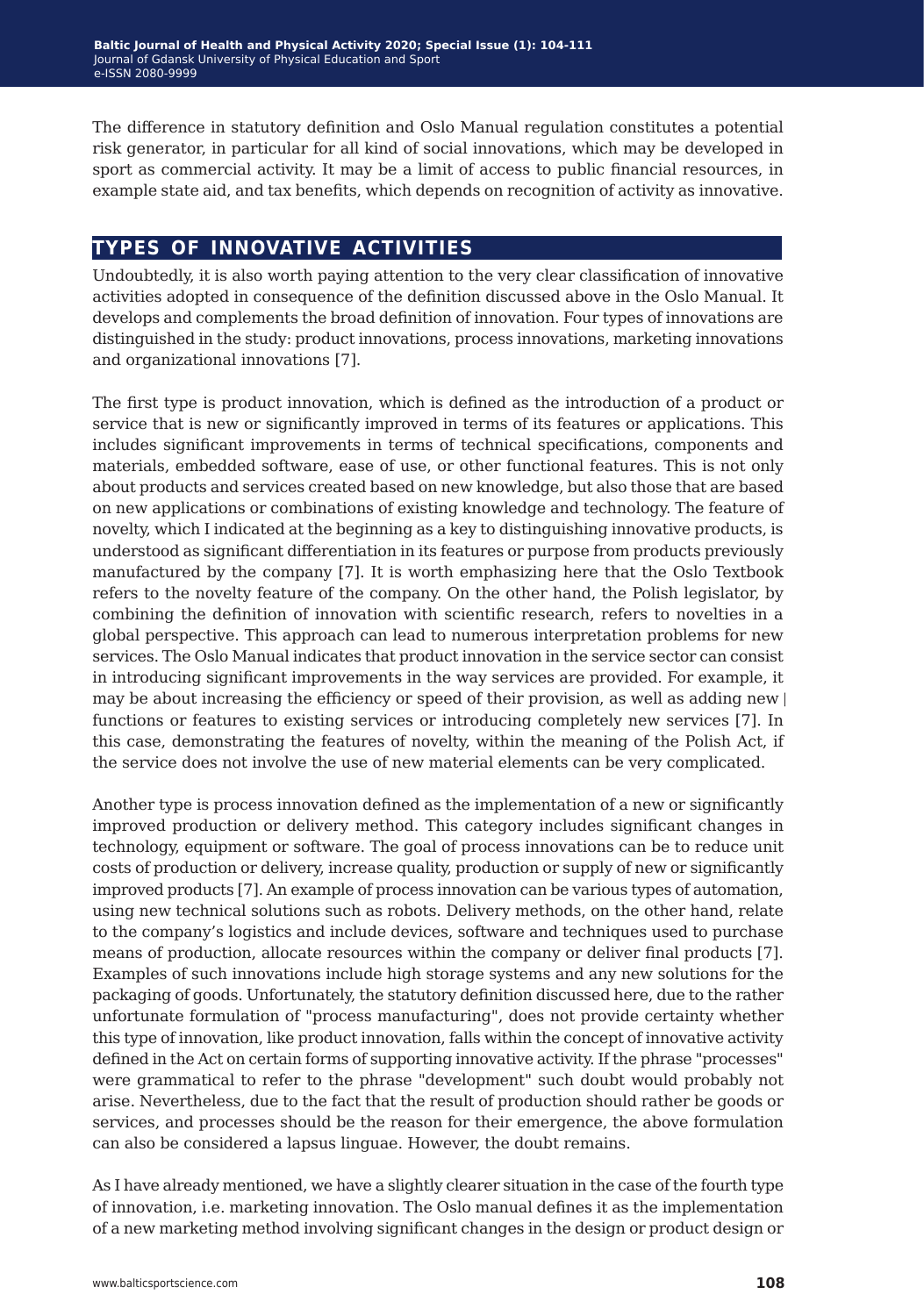packaging, distribution, promotion or price strategy [7]. Therefore, it is about any changes in the sales process, and their essence should be to focus on better satisfying the needs of customers, opening new markets or new positioning of the company's product on the market to increase sales. This type of innovation can be described as "soft" because its basic physical manifestation is the emergence of a new concept or marketing strategy. In practice, this means the lack of "hard", technical or physical results of innovation, which in turn can cause a lot of room for more difficult discussion. This was probably the basic reason why the Polish legislator did not decide to include the phenomenon of marketing in the scope of the statutory definition in question.

This kind of innovation is also specific to social innovation in sport. As it was already mentioned that might constitute a challenge, in respect of access to public resources, by sport start-ups and other innovative enterprises.

The fourth type of innovation mentioned in the Oslo Textbook is the organizational innovation, which involves the implementation of a new organizational method in the principles of operation adopted by the company, in the organization of the workplace or in relations with the environment [7]. A special feature of organizational innovation in combination with other organizational changes in the company is the use of an organizational method that has not been used before. As an example, new practical principles can be identified to improve the learning process and knowledge sharing within the company [7]. Undoubtedly, a characteristic feature of organizational innovation as opposed to process innovation is its reference to the functioning of the enterprise in its entirety, and not only in the aspect related to the specific process of creating a product or service. The organization is a kind of metaprocess. In addition to the doubts raised above as to the scope of the definition of process innovations, it should also be noted that the legislator clearly requires demonstrating a direct relationship between such an innovation and a product or service, using the phrase "on its basis". Even if process innovation is an innovation within the meaning of the Act, and the meta-process can also be considered a process, demonstrating the relationship between organizational innovation and a product or service may not be easy.

## **examples of innovative activities in sport**

The definition of innovation quoted above and a closer description of this phenomenon by reference to the types of innovation activities at first glance, to a small extent, matches activities in the field of sport. Undoubtedly, the easiest way to demonstrate innovation is when a new product or service is introduced to the market. The sports industry, which is based on traditional business models, is not an area where you can easily conduct economic experiments. Customers in this industry are accustomed to standards of behaviour, and changing these habits is not easy. However, this does not mean that there is no space for innovation in sporting activities and it is not worth running a start-up.

While product innovations can pose a challenge here, although it would not be true to say that they do not appear, especially in the field of sports equipment<sup>1</sup>, undoubtedly sports activities can be an excellent field for the development of various process as well as marketing and organizational innovations.

A great example of implementing innovation in sport is CityFit<sup>2</sup>, which built its business model on providing permanent access to sports infrastructure. The most important element of this model was enabling access to the facility without service, using electronic biometric

<sup>&</sup>lt;sup>1</sup> Examples of innovative products in the sports equipment industry appear notoriously. One of the most interesting ones you can give is Blazepod, <https://blazepod.com.pl/>[Accessed on 10.06.2020].

<sup>2</sup> [https://cityfit.pl/ \[](https://cityfit.pl/ )Accessed on 10.06.2020].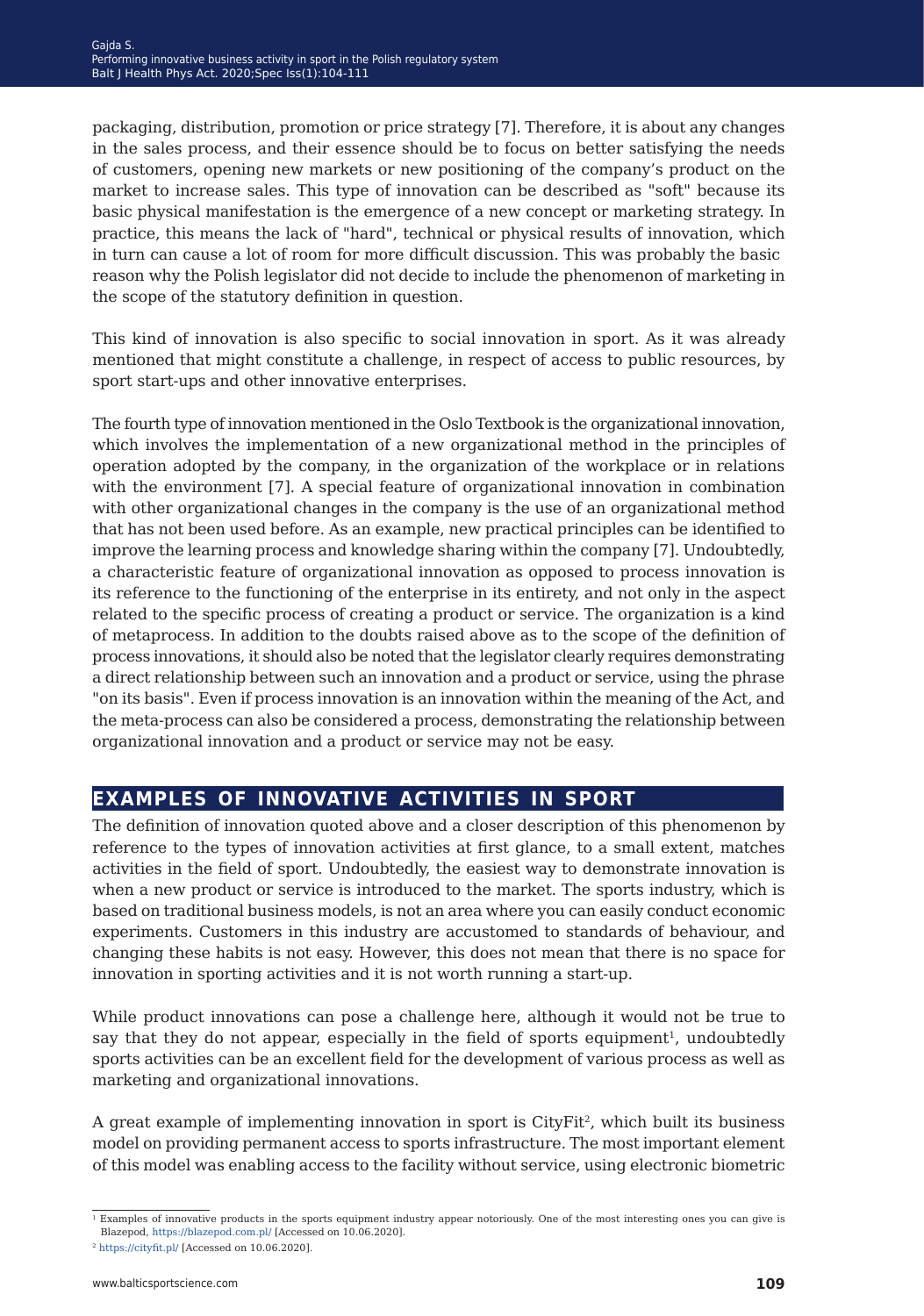readers<sup>3</sup> and electronically controlled partitions. Thanks to this, the entrepreneur could present clients an attractive offer, the costs of which were reduced due to the automation of a key process in this type of facility, i.e. sharing.

It is worth noting that innovation in CityFit was not a random phenomenon, but it was at the root of its character. The entrepreneur has implemented and expanded the communication system with clients through an application for mobile devices, and also created an innovative partner system for personal trainers .

Other interesting examples of innovations in sports activities appear in the area of standard training programs, sometimes referred to as McDonald's sports [8]. An example of a company that successfully implements innovative standardized training programs is an American company led by Phillip and Jackie Mills – les Mills<sup>4</sup>. It is an entity that licenses its training methods in seventy countries around the world. The innovation of their methods is based on the results of searching for the best methods of arranging physical movement and their standardization [9: 527]. Of the more than a dozen programs implemented and licensed on the basis of franchising, it is worth paying special attention to those that combine elements of traditional East Asian systems such as yoga or tai-chi and modern training systems such as Pilates<sup>5</sup>. Similarly, innovative features are manifested by the system inspired by Eastern martial arts and boxing<sup>6</sup>.

A certain hybrid of training system solutions and modern sports equipment is the solution of the American company Zwift<sup>7</sup>, which has developed plans for a new e-sports league that combines professional software for cycling, video games and monitoring physical activity<sup>8</sup>. The goal of its creators is to use the growing popularity of e-sport and enthusiasm for a healthy lifestyle and cycling. Combining these three areas, the company reveals the unexplored potential of the sports services market, addressed to both people who prefer spending time at home as well as those who are inclined to physical activity and group competition.

### **conclusion**

The above examples illustrate the potential for implementing innovative solutions in the sports industry, which can undoubtedly also benefit from the public support to some extent. However, it is worth mentioning once again that the described above uncertainties of the regulatory system might be regarded as a serious risk factor and a limitation of access to public financing. Although sport enterprises have important innovative potential, there is definite lack of clear public stimulus in this area. That might be the reason why statistically technology companies, mainly from the IT and new technologies industries, are undoubtedly still a majority among start-ups.

This state of affairs may change to some extent as a result of the current experience with the Covid-19 epidemic, in particular those related to the closure of many public places, in particular sports facilities. Losses caused by the suspension of operations in these facilities may be an incentive to look for new solutions, especially that the awareness of the need to maintain mobility is now quite common and is the flywheel of the sports industry.

<sup>3</sup> See <https://cityfit.pl/trener/>[Accessed on 10.06.2020].

<sup>4</sup> <https://www.lesmills.com/about-us/> [Accessed on 16.06.2020].

<sup>5</sup> System of Bodyballance<https://zwierciadlo.pl/zdrowie/innowacje-przyszlosc-sportu>[Accessed on 16.06.2020].

<sup>6</sup> System of Bodycombat<https://zwierciadlo.pl/zdrowie/innowacje-przyszlosc-sportu>[Accessed on 16.06.2020].

<sup>7</sup> <https://zwift.com/eu> [Accessed on 16.06.2020].

<sup>8</sup> <https://www.branzafitness.com/14448-2/> [Accessed on 16.06.2020].